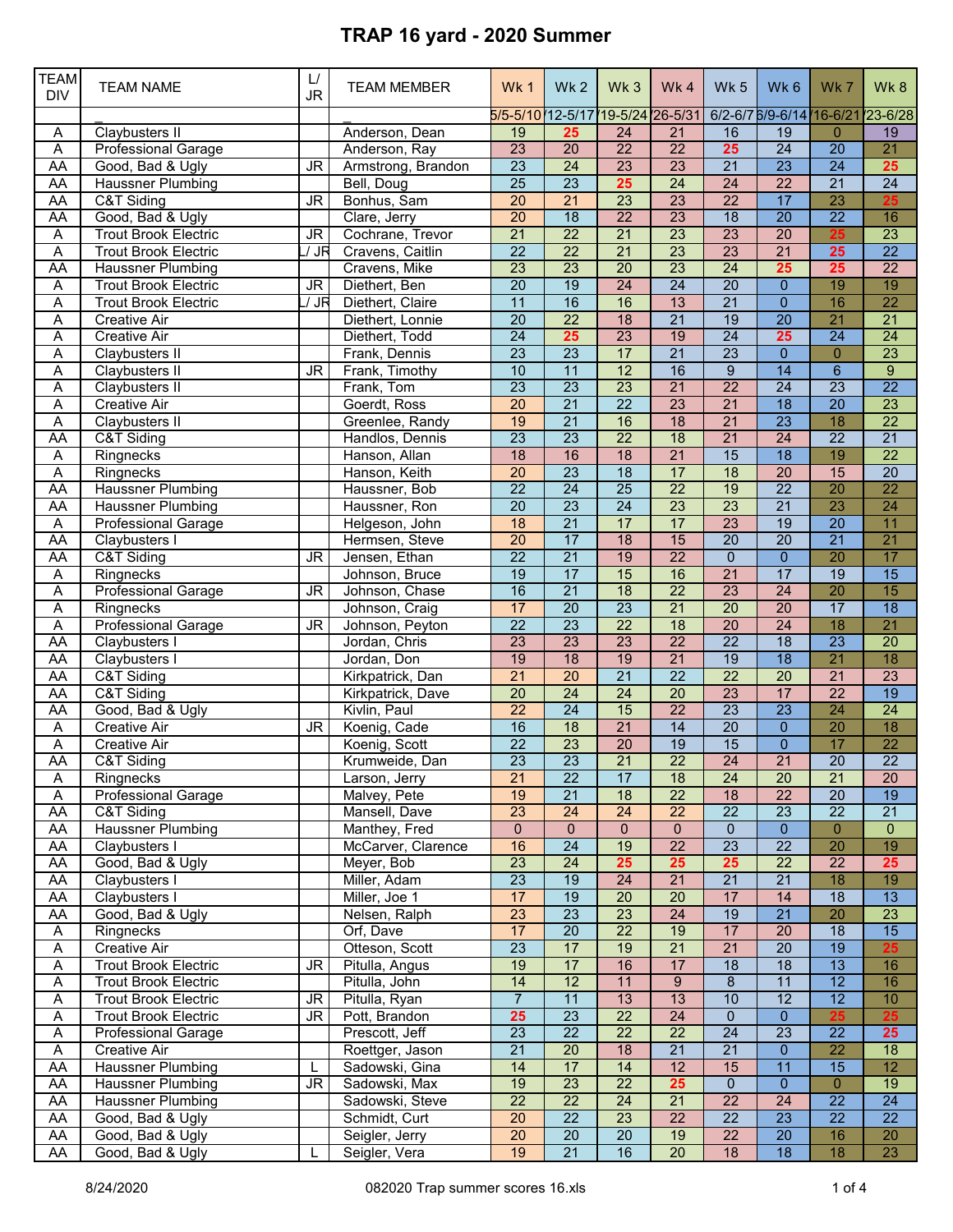| <b>TEAM</b><br><b>DIV</b> | <b>TEAM NAME</b>           | $\mathsf{L}/$<br>JR | TEAM MEMBER                                                          | Wk1                              | Wk <sub>2</sub> | Wk <sub>3</sub> | Wk $4$ | <b>Wk 5</b> | Wk <sub>6</sub>           | Wk 7 | Wk8           |  |  |
|---------------------------|----------------------------|---------------------|----------------------------------------------------------------------|----------------------------------|-----------------|-----------------|--------|-------------|---------------------------|------|---------------|--|--|
|                           |                            |                     |                                                                      | 5/5-5/10 12-5/17 19-5/24 26-5/31 |                 |                 |        |             | 6/2-6/7 6/9-6/14 (16-6/21 |      | $ 23 - 6/28 $ |  |  |
| A                         | Claybusters II             |                     | Smith, Bruce                                                         | 17                               | 18              | 19              | 13     | 10          | 22                        | 20   | 19            |  |  |
| AA                        | Claybusters I              |                     | Smith, Casey                                                         | 24                               | 24              | 24              | 22     | 22          | 19                        | 24   | 24            |  |  |
| AA                        | Claybusters I              | JR I                | Smith, Hudson                                                        | 17                               | 15              | 15              | 18     | 22          | 21                        | 16   | 18            |  |  |
| A                         | <b>Ringnecks</b>           |                     | Snegosky, Bob                                                        | 17                               | 12              | 19              | 20     | 13          | 20                        | 12   | 17            |  |  |
| AA                        | C&T Siding                 |                     | Sutheimer, Cole                                                      | 19                               | 21              | 23              | 23     | 21          | 23                        | 20   | 22            |  |  |
| A                         | Professional Garage        |                     | Wallace, Mike                                                        | 16                               | 16              | 16              | 12     | 18          | 23                        | 16   | 20            |  |  |
| A                         | Claybusters II             |                     | Wotruba, Laurie                                                      | 12                               | 18              | 13              | 8      | 17          | 16                        | 15   | 6             |  |  |
| A                         | Claybusters II             |                     | Wotruba, Mark                                                        | 21                               | 19              | 19              | 13     | 18          | 20                        | 14   | 16            |  |  |
| A                         | <b>Professional Garage</b> |                     | Zaspel, Tom                                                          | 18                               | 23              | 20              | 21     | 22          | 20                        | 21   | 20            |  |  |
|                           |                            |                     |                                                                      |                                  |                 |                 |        |             |                           |      |               |  |  |
|                           |                            |                     |                                                                      |                                  |                 |                 |        |             |                           |      |               |  |  |
|                           |                            |                     |                                                                      |                                  |                 |                 |        |             |                           |      |               |  |  |
|                           |                            |                     | <b>Questions on Trap Scoring??</b>                                   |                                  |                 |                 |        |             |                           |      |               |  |  |
|                           |                            |                     | Contact: Keith Hanson @ 612.309.9729                                 |                                  |                 |                 |        |             |                           |      |               |  |  |
|                           |                            |                     | email: keith.hanson@icloud.com                                       |                                  |                 |                 |        |             |                           |      |               |  |  |
|                           |                            |                     | <b>NOTE: Please indicate any Spelling Corrections on this sheet.</b> |                                  |                 |                 |        |             |                           |      |               |  |  |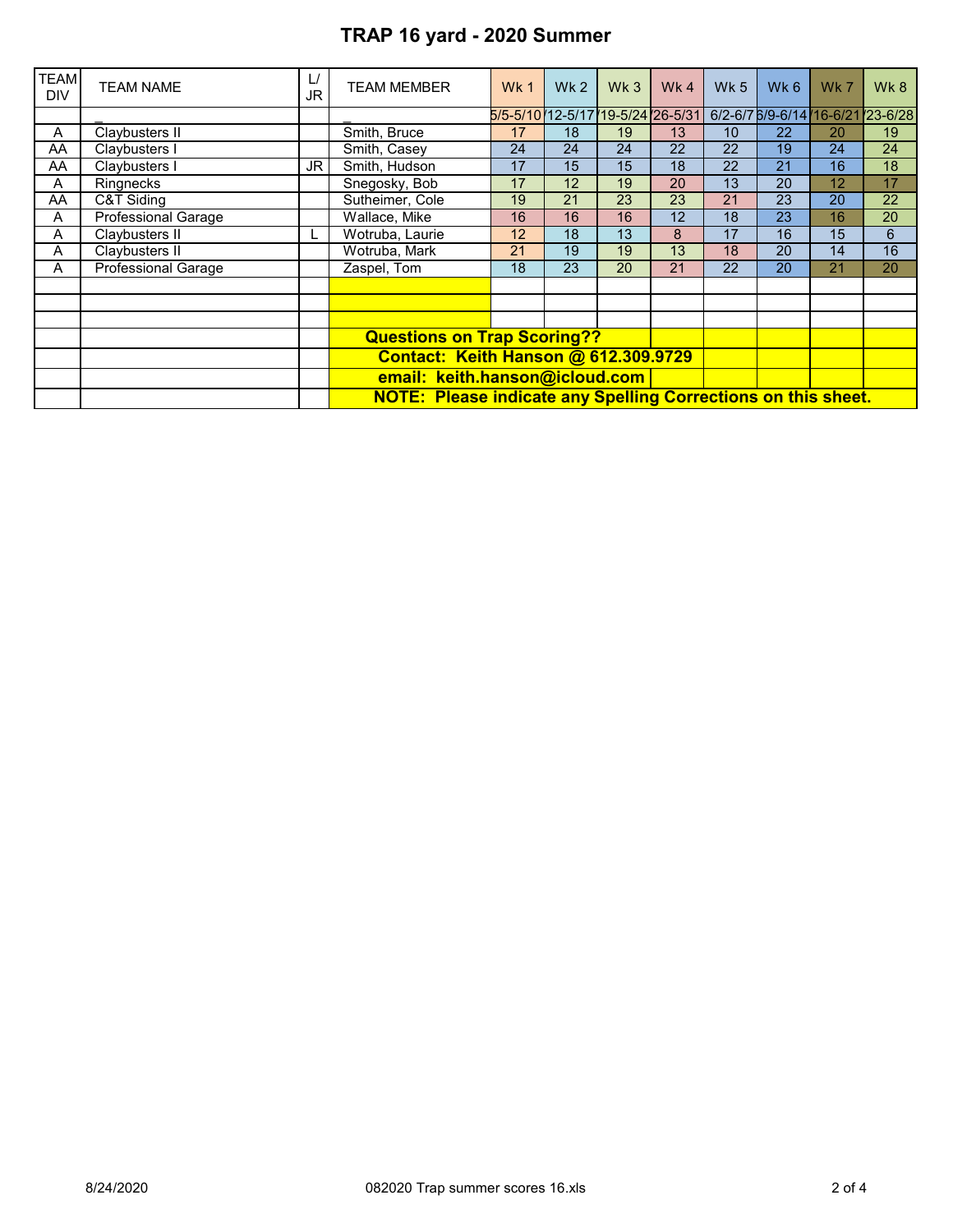| <b>TEAM MEMBER</b>              | <b>Wk9</b>                                 | <b>Wk 10</b>                       | Wk 11                              | Wk 12                 | Wk 13                              | Wk 14                              | Wk 15                              | <b>Wk 16</b>                       | Avg            | Total                   | Week<br>Count   | <b>TOP GUN</b><br>AVG (16) | <b>TOP GUN</b><br>TOTAL (16) |
|---------------------------------|--------------------------------------------|------------------------------------|------------------------------------|-----------------------|------------------------------------|------------------------------------|------------------------------------|------------------------------------|----------------|-------------------------|-----------------|----------------------------|------------------------------|
|                                 | 6/30-7/5 7/7-7/12 14-7/19 21-7/26 7/28-8/2 |                                    |                                    |                       |                                    |                                    | 8/4-8/9 11-8/16 18-8/23            |                                    |                |                         |                 |                            |                              |
| Anderson, Dean                  | $\overline{19}$                            | 20                                 | 22                                 | 22                    | 20                                 | 15                                 | 22                                 | 23                                 | 19.13          | 306                     | 16              | 19.13                      | 306                          |
| Anderson, Ray                   | 21                                         | 18                                 | $\overline{21}$                    | 24                    | 23                                 | 25                                 | 23                                 | 23                                 | 22.19          | 355                     | 16              | 22.19                      | 355                          |
| Armstrong, Brandon              | 25<br>24                                   | $\overline{22}$<br>25              | 25<br>$\overline{24}$              | $\overline{21}$<br>25 | 25<br>$\overline{24}$              | 25<br>$\overline{24}$              | $\overline{22}$<br>25              | $\overline{22}$<br>$\overline{24}$ | 23.31<br>23.94 | 373<br>383              | 16<br>16        | 23.31<br>23.94             | 373<br>383                   |
| Bell, Doug<br>Bonhus, Sam       | $\overline{21}$                            | 23                                 | $\mathbf{0}$                       | $\Omega$              | 23                                 | $\overline{22}$                    | $\mathbf 0$                        | $\overline{0}$                     | 16.44          | 263                     | 16              | 16.44                      | 263                          |
| Clare, Jerry                    | 23                                         | 20                                 | $\overline{21}$                    | 19                    | $\overline{23}$                    | 22                                 | $\overline{21}$                    | 20                                 | 20.50          | 328                     | 16              | 20.50                      | 328                          |
| Cochrane, Trevor                | 19                                         | $\overline{23}$                    | 18                                 | $\overline{24}$       | 23                                 | 18                                 | $\mathbf{0}$                       | $\overline{21}$                    | 20.25          | 324                     | 16              | 20.25                      | 324                          |
| Cravens, Caitlin                | 24                                         | $\overline{21}$                    | 23                                 | $\overline{23}$       | $\overline{22}$                    | $\overline{23}$                    | $\overline{22}$                    | $\overline{20}$                    | 22.31          | 357                     | 16              | 22.31                      | 357                          |
| Cravens, Mike                   | 22                                         | $\overline{23}$                    | $\overline{23}$                    | 25                    | 25                                 | 22                                 | 24                                 | 22                                 | 23.19          | 371                     | 16              | 23.19                      | 371                          |
| Diethert, Ben                   | $\overline{22}$                            | $\overline{18}$                    | $\overline{21}$                    | 18                    | $\overline{22}$                    | $\mathbf{0}$                       | $\mathbf{0}$                       | $\overline{0}$                     | 15.38          | 246                     | 16              | 15.38                      | 246                          |
| Diethert, Claire                | 16                                         | $\overline{15}$                    | $\mathbf{0}$                       | $\overline{0}$        | $\mathbf 0$                        | $\pmb{0}$                          | $\mathbf 0$                        | $\overline{0}$                     | 9.13           | 146                     | $\overline{16}$ | 9.13                       | 146                          |
| Diethert, Lonnie                | $\overline{23}$                            | $\overline{13}$                    | $\overline{24}$                    | $\overline{20}$       | $\overline{23}$                    | $\overline{21}$                    | $\overline{22}$                    | $\overline{20}$                    | 20.50          | 328                     | 16              | 20.50                      | 328                          |
| Diethert, Todd                  | 25                                         | $\overline{21}$                    | 23                                 | $\overline{22}$       | $\overline{22}$                    | $\overline{22}$                    | 23                                 | $\overline{23}$                    | 23.06          | 369                     | 16              | 23.06                      | 369                          |
| Frank, Dennis                   | $\overline{22}$                            | 24                                 | 23                                 | $\overline{22}$       | $\overline{22}$                    | 23                                 | 23                                 | $\overline{23}$                    | 19.50          | 312                     | 16              | 19.50                      | 312                          |
| Frank, Timothy                  | 11                                         | $9\,$                              | 12                                 | 9                     | 15                                 | 9                                  | 14                                 | 13                                 | 11.19          | 179                     | 16              | 11.19                      | 179                          |
| Frank, Tom                      | 24                                         | $\overline{21}$                    | $\overline{20}$                    | 19                    | $\overline{21}$                    | $\overline{23}$                    | $\overline{24}$                    | $\overline{23}$                    | 22.25          | 356                     | 16              | 22.25                      | 356                          |
| Goerdt, Ross                    | $\overline{21}$                            | 25                                 | 24                                 | $\overline{0}$        | $\overline{21}$                    | $\overline{22}$                    | $\overline{18}$                    | $\overline{22}$                    | 20.06          | 321                     | 16              | 20.06                      | 321                          |
| Greenlee, Randy                 | $\overline{22}$                            | 19                                 | 17                                 | 20                    | $\overline{18}$                    | $\overline{18}$                    | 19                                 | 25                                 | 19.75          | 316                     | 16              | 19.75                      | 316                          |
| Handlos, Dennis                 | 17<br>$\overline{24}$                      | $\overline{22}$                    | $\overline{20}$<br>$\overline{21}$ | $\overline{18}$<br>22 | $\overline{21}$<br>$\overline{22}$ | $\overline{23}$                    | $\overline{22}$                    | 22<br>$\overline{20}$              | 21.19          | 339                     | 16              | 21.19                      | 339                          |
| Hanson, Allan<br>Hanson, Keith  | 19                                         | $\overline{21}$<br>$\overline{22}$ | $\overline{18}$                    | $\overline{19}$       | $\overline{22}$                    | 22<br>$\overline{21}$              | 24<br>18                           | 16                                 | 20.19<br>19.13 | 323<br>306              | 16<br>16        | 20.19<br>19.13             | 323<br>306                   |
| Haussner, Bob                   | 24                                         | $\overline{24}$                    | 24                                 | 25                    | $\overline{24}$                    | $\overline{22}$                    | $\overline{23}$                    | 23                                 | 22.81          | 365                     | 16              | 22.81                      | 365                          |
| Haussner, Ron                   | $\overline{22}$                            | $\overline{22}$                    | $\overline{22}$                    | 23                    | 23                                 | $\overline{21}$                    | 23                                 | 23                                 | 22.50          | 360                     | $\overline{16}$ | 22.50                      | 360                          |
| Helgeson, John                  | $\overline{18}$                            | $\overline{18}$                    | $\overline{18}$                    | 14                    | $\overline{21}$                    | $\overline{20}$                    | 19                                 | $\overline{18}$                    | 18.25          | 292                     | 16              | 18.25                      | 292                          |
| Hermsen, Steve                  | 23                                         | 19                                 | 19                                 | 10                    | $\overline{20}$                    | 19                                 | 15                                 | 22                                 | 18.69          | 299                     | 16              | 18.69                      | 299                          |
| Jensen, Ethan                   | 19                                         | 19                                 | $\overline{19}$                    | $\overline{24}$       | $\overline{22}$                    | $\overline{21}$                    | $\overline{22}$                    | $\overline{0}$                     | 16.69          | 267                     | 16              | 16.69                      | 267                          |
| Johnson, Bruce                  | 19                                         | 19                                 | $\overline{24}$                    | 24                    | $\overline{20}$                    | 24                                 | 20                                 | 14                                 | 18.94          | 303                     | 16              | 18.94                      | 303                          |
| Johnson, Chase                  | $\overline{0}$                             | $\overline{24}$                    | $\overline{20}$                    | $\mathbf{0}$          | $\mathbf 0$                        | 17                                 | 19                                 | $\Omega$                           | 14.94          | 239                     | 16              | 14.94                      | 239                          |
| Johnson, Craig                  | 16                                         | 10                                 | 18                                 | $\overline{20}$       | 10                                 | $\overline{21}$                    | 20                                 | 18                                 | 18.07          | 271                     | 15              | 16.94                      | 271                          |
| Johnson, Peyton                 | $\Omega$                                   | $\overline{21}$                    | 24                                 | $\Omega$              | $\mathbf{0}$                       | 20                                 | 20                                 | 0                                  | 15.81          | 253                     | 16              | 15.81                      | 253                          |
| Jordan, Chris                   | 23                                         | 24                                 | $\overline{22}$                    | $\overline{22}$       | $\overline{20}$                    | $\overline{22}$                    | 23                                 | $\overline{24}$                    | 22.13          | 354                     | 16              | 22.13                      | 354                          |
| Jordan, Don                     | $\overline{19}$                            | $\overline{22}$                    | 23                                 | $\overline{22}$       | $\overline{20}$                    | $\overline{21}$                    | 19                                 | 25                                 | 20.25          | 324                     | 16              | 20.25                      | 324                          |
| Kirkpatrick, Dan                | $\overline{20}$                            | $\overline{21}$                    | $\overline{23}$                    | 25                    | $\overline{24}$                    | $\overline{21}$                    | 25                                 | $\overline{23}$                    | 22.00          | 352                     | 16              | 22.00                      | 352                          |
| Kirkpatrick, Dave               | 22<br>$\overline{24}$                      | $\overline{22}$<br>$\overline{23}$ | 23<br>$\overline{22}$              | 22<br>$\overline{24}$ | $\overline{22}$<br>$\overline{23}$ | $\overline{23}$<br>$\overline{21}$ | $\overline{22}$<br>$\overline{21}$ | 20<br>$\overline{21}$              | 21.56<br>22.25 | 345<br>356              | 16<br>16        | 21.56<br>22.25             | 345<br>356                   |
| Kivlin, Paul<br>Koenig, Cade    | $\overline{22}$                            | $\overline{20}$                    | $\overline{20}$                    | $\overline{22}$       | 23                                 | $\overline{21}$                    | $\mathbf 0$                        | $\overline{0}$                     | 15.94          | 255                     | 16              | 15.94                      | 255                          |
| Koenig, Scott                   | $\overline{22}$                            | $\overline{21}$                    | $\overline{20}$                    | 25                    | 19                                 | 19                                 | $\overline{18}$                    | 23                                 | 19.06          | 305                     | 16              | 19.06                      | 305                          |
| Krumweide, Dan                  | 19                                         | $\overline{22}$                    | $\overline{22}$                    | $\overline{21}$       | $\overline{22}$                    | 19                                 | 17                                 | 20                                 | 21.13          | 338                     | 16              | 21.13                      | 338                          |
| Larson, Jerry                   | 18                                         | 17                                 | 17                                 | 21                    | 16                                 | 21                                 | 16                                 | 18                                 | 19.19          | 307                     | 16              | 19.19                      | 307                          |
| Malvey, Pete                    | 21                                         | 18                                 | $\overline{22}$                    | $\overline{21}$       | 21                                 | 19                                 | 20                                 | 20                                 | 20.06          | 321                     | 16              | 20.06                      | 321                          |
| Mansell, Dave                   | $\overline{23}$                            | 24                                 | $\overline{23}$                    | 22                    | $\overline{24}$                    | 22                                 | 25                                 | 23                                 | 22.94          | 367                     | 16              | 22.94                      | 367                          |
| Manthey, Fred                   | 0                                          | $\mathbf 0$                        | $\mathbf{0}$                       | $\bf 0$               | $\pmb{0}$                          | $\mathbf 0$                        | $\mathbf{0}$                       | $\mathbf{0}$                       | 0.00           | $\mathbf 0$             | 16              | 0.00                       | $\mathbf 0$                  |
| McCarver, Clarence              | $\overline{24}$                            | 25                                 | $\overline{23}$                    | $\overline{21}$       | $\overline{20}$                    | $\overline{22}$                    | $\overline{23}$                    | $\overline{21}$                    | 21.50          | 344                     | 16              | 21.50                      | 344                          |
| Meyer, Bob                      | $\overline{23}$                            | 25                                 | $\overline{21}$                    | 23                    | 25                                 | 25                                 | 23                                 | 25                                 | 23.81          | 381                     | 16              | 23.81                      | 381                          |
| Miller, Adam                    | $\overline{20}$                            | 20                                 | $\overline{22}$                    | $\overline{18}$       | 19                                 | 20                                 | 20                                 | $\mathbf{0}$                       | 19.06          | 305                     | 16              | 19.06                      | 305                          |
| Miller, Joe 1                   | 16                                         | 23                                 | $\overline{20}$                    | 23                    | $\overline{20}$                    | 17                                 | 16                                 | 20                                 | 18.31          | 293                     | 16              | 18.31                      | 293                          |
| Nelsen, Ralph                   | $\overline{21}$                            | $\overline{21}$                    | 23                                 | 25                    | $\overline{24}$                    | 14                                 | $\overline{18}$                    | 17                                 | 21.19          | 339                     | 16              | 21.19                      | 339                          |
| Orf, Dave                       | 20                                         | 17                                 | 19                                 | 15                    | 16                                 | 17                                 | 16                                 | 18                                 | 17.88          | 286                     | 16              | 17.88                      | 286                          |
| Otteson, Scott                  | 24                                         | 24                                 | $\overline{21}$                    | 24                    | 23                                 | $\overline{22}$                    | 19                                 | $\overline{21}$<br>$\overline{21}$ | 21.44          | 343                     | 16              | 21.44                      | 343                          |
| Pitulla, Angus<br>Pitulla, John | $\overline{22}$<br>15                      | $\overline{18}$<br>16              | 18<br>$\overline{18}$              | 16<br>15              | 16<br>14                           | 16<br>$\pmb{0}$                    | 16<br>$\mathbf{0}$                 | $\overline{0}$                     | 17.31<br>10.69 | $\overline{277}$<br>171 | 16<br>16        | 17.31<br>10.69             | $\overline{277}$<br>171      |
| Pitulla, Ryan                   | 11                                         | $\overline{11}$                    | 12                                 | $\overline{7}$        | $\overline{4}$                     | 12                                 | $\overline{7}$                     | 8                                  | 10.00          | 160                     | 16              | 10.00                      | 160                          |
| Pott, Brandon                   | 24                                         | 23                                 | 25                                 | 25                    | 25                                 | 25                                 | 23                                 | 20                                 | 20.88          | 334                     | 16              | 20.88                      | 334                          |
| Prescott, Jeff                  | 23                                         | 25                                 | 23                                 | $\overline{22}$       | 24                                 | $\overline{22}$                    | 24                                 | $\overline{21}$                    | 22.94          | 367                     | 16              | 22.94                      | 367                          |
| Roettger, Jason                 | $\overline{22}$                            | $\overline{22}$                    | $\overline{22}$                    | $\overline{21}$       | $\overline{22}$                    | 22                                 | $\overline{21}$                    | $\overline{0}$                     | 18.31          | 293                     | 16              | 18.31                      | 293                          |
| Sadowski, Gina                  | 5                                          | 19                                 | 18                                 | 17                    | 14                                 | 23                                 | 19                                 | $\overline{22}$                    | 15.44          | $\overline{247}$        | $\overline{16}$ | 15.44                      | 247                          |
| Sadowski, Max                   | $\overline{22}$                            | $\overline{18}$                    | $\overline{20}$                    | $\overline{22}$       | $\overline{21}$                    | $\overline{18}$                    | $\overline{20}$                    | 20                                 | 16.81          | 269                     | 16              | 16.81                      | 269                          |
| Sadowski, Steve                 | 18                                         | $\overline{21}$                    | 23                                 | $\overline{24}$       | $\overline{23}$                    | $\overline{23}$                    | $\overline{23}$                    | 23                                 | 22.44          | 359                     | 16              | 22.44                      | 359                          |
| Schmidt, Curt                   | 20                                         | 24                                 | $\overline{22}$                    | 22                    | $\overline{20}$                    | 23                                 | 22                                 | 23                                 | 22.00          | 352                     | 16              | 22.00                      | 352                          |
| Seigler, Jerry                  | $\overline{20}$                            | 23                                 | $\overline{23}$                    | 23                    | 24                                 | 15                                 | 23                                 | $\overline{22}$                    | 20.63          | 330                     | 16              | 20.63                      | 330                          |
| Seigler, Vera                   | $\overline{23}$                            | $\overline{20}$                    | $\overline{21}$                    | $\overline{22}$       | $\overline{22}$                    | $\overline{22}$                    | $\overline{18}$                    | 20                                 | 20.06          | 321                     | 16              | 20.06                      | 321                          |